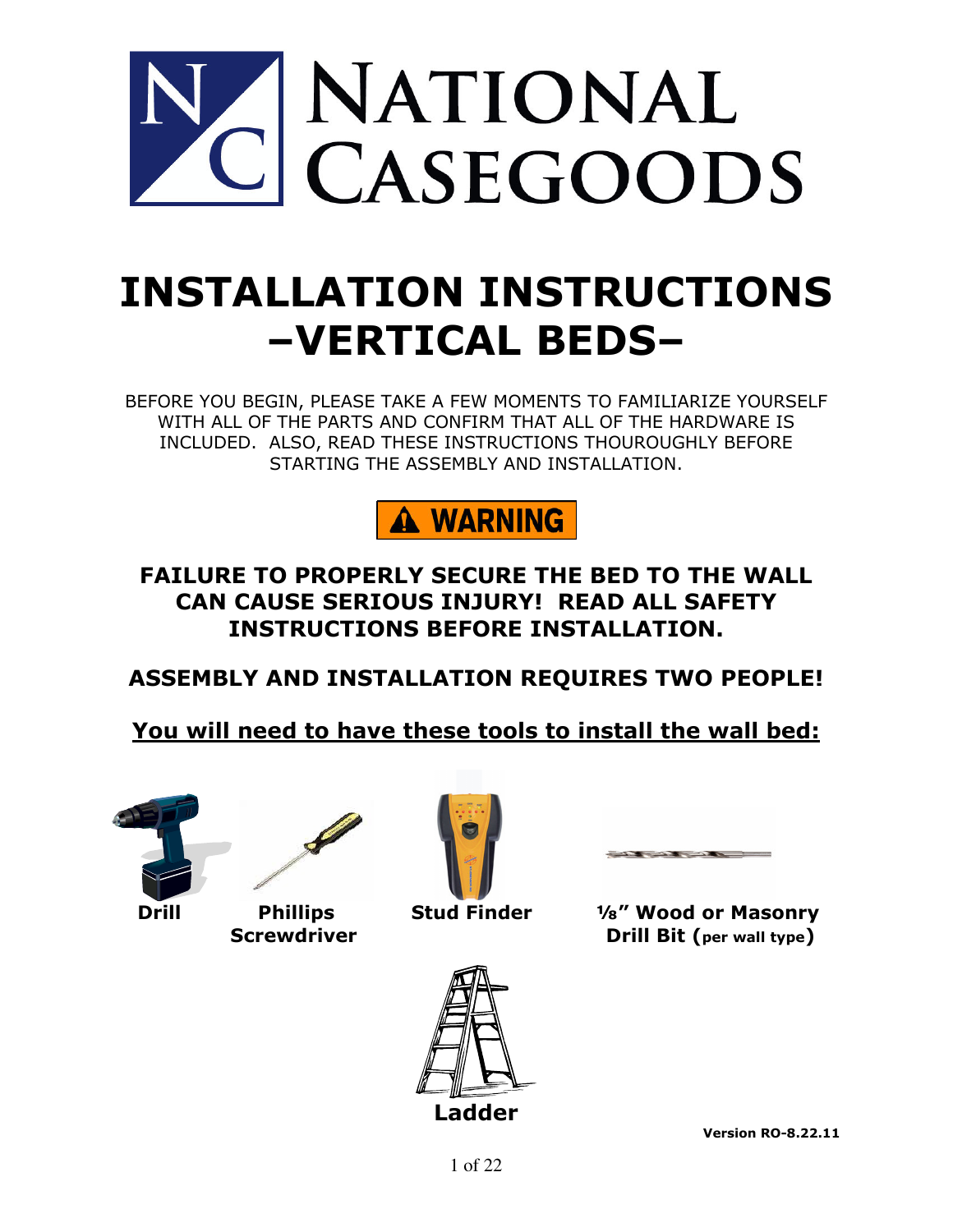# IMPORTANT SAFETY INFORMATION!

- It is extremely important that the bed be properly and securely affixed to the wall. Failure to do so can cause serious injury or death.
- The wall bed should be securely fastened to wall studs, concrete, block, brick or other wall type using the proper fasteners.
- When affixing the header to wall studs, the fasteners should be inserted into the center of the wall stud.
- The proper tools need to be utilized in installation of the bed. These are listed in the Installation Instructions.
- Installation of the bed should be performed by two people. Attempting to install the bed alone can cause injury.
- The wall bed should sit flush against the wall for secure installation.
- Never attempt to unscrew the wall bed from the wall while it is open.
- If you are using lighting, you should keep covers, comforters, and other bedding away from the bed when you close the bed. You should tuck any bulky bedding tightly between the mattress and the frame rails of the wall bed. Also, make sure no wires are being pinched at any location.
- Walls other than Wood Stud walls will require alternate fasteners (not provided) for installation. These may include molly/hollow wall anchors, toggle bolts (suggested for metal stud walls), Tapcons®, or other fastener types. Please consult your local home improvement store for recommendations.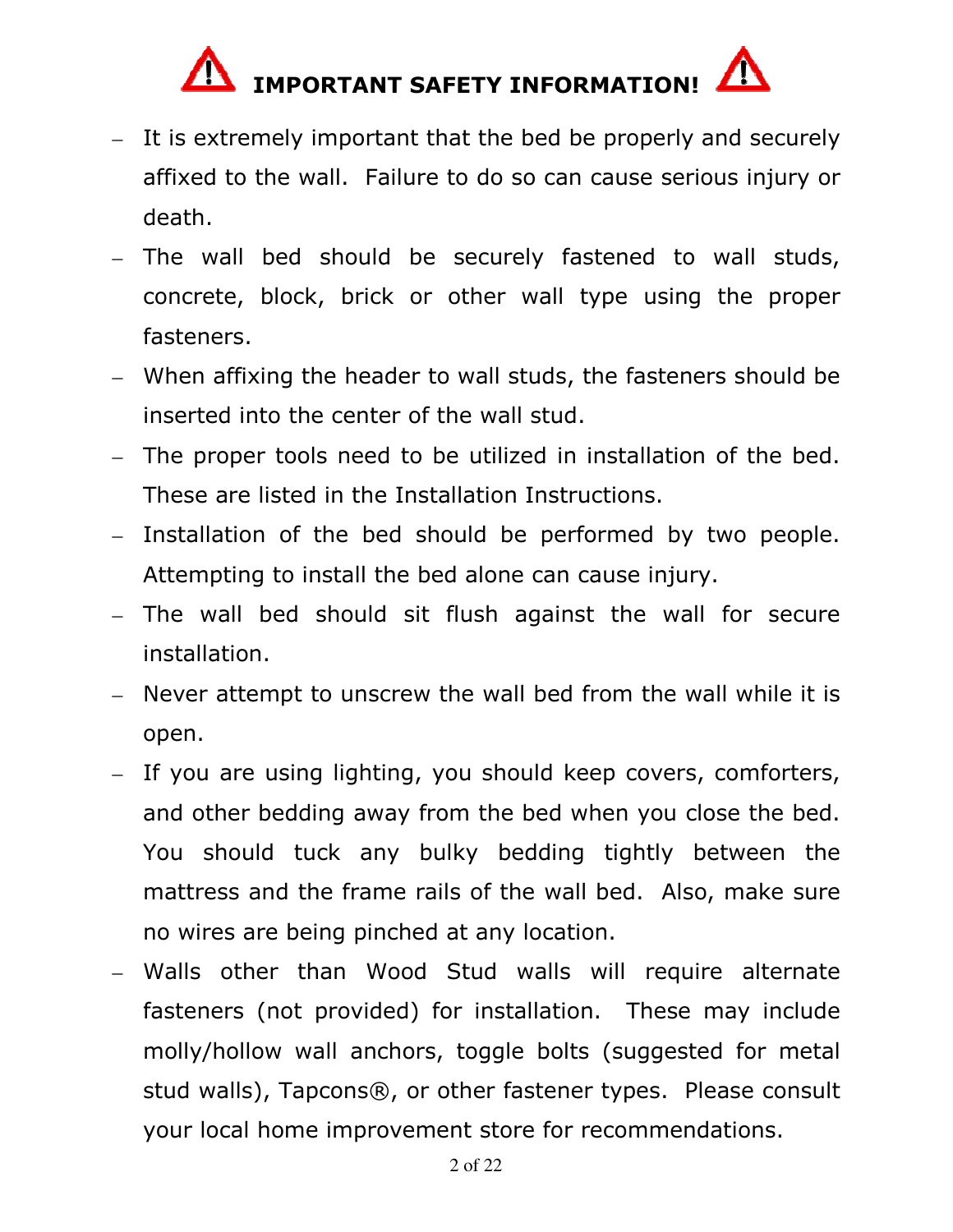### HARDWARE INCLUDED

(Additional hardware/screws are included for beds with side cabinets and/or lighting kits)

| Part                           | QTY.           | <b>Description</b>                     | <b>Color</b> | <b>Actual Size (most parts)</b> |  |  |
|--------------------------------|----------------|----------------------------------------|--------------|---------------------------------|--|--|
| A                              | $\overline{2}$ | Pistons                                | <b>Black</b> | (not actual size)               |  |  |
| B                              | $\overline{2}$ | <b>Upper Plates</b>                    | <b>Black</b> | <b>Upper Plate</b>              |  |  |
| $\mathbf C$                    | $\overline{2}$ | Pivot Pin<br>Plates                    | <b>Black</b> | Pivot Pin Plate                 |  |  |
| D                              | 14             | 3/4" T-Nut                             | <b>Black</b> |                                 |  |  |
| Е                              | 14             | 5%" Machine<br><b>Screw</b>            | Silver       |                                 |  |  |
| F                              | 4              | 3/ <sub>4</sub> " Wood<br><b>Screw</b> | Silver       |                                 |  |  |
| G                              | 10             | 3/4" Wood<br><b>Screw</b>              | <b>Black</b> |                                 |  |  |
| Н                              | $\overline{2}$ | <b>Bed Stopper</b>                     | <b>Black</b> | 1/2 SPHERE WITH RUBBER BUMPER   |  |  |
| I                              | $\overline{2}$ | E-Clip                                 | <b>Black</b> |                                 |  |  |
| J                              | $\overline{2}$ | Nylon<br>Washer                        | White        | J<br>I                          |  |  |
| K                              | 16             | 3/4" Cam<br>Dowel                      | Silver       | They                            |  |  |
| L                              | $\overline{4}$ | 11/2" Pocket<br><b>Screw</b>           | Silver       |                                 |  |  |
| M                              | $\overline{4}$ | 11/2" Wood<br><b>Screw</b>             | <b>Black</b> |                                 |  |  |
| N                              | 6              | 11/4" Wood<br><b>Screw</b>             | Silver       |                                 |  |  |
| $\mathbf 0$                    | 4              | 3" Wood<br><b>Screw</b>                | <b>Black</b> |                                 |  |  |
| <b>CONTINUTED ON NEXT PAGE</b> |                |                                        |              |                                 |  |  |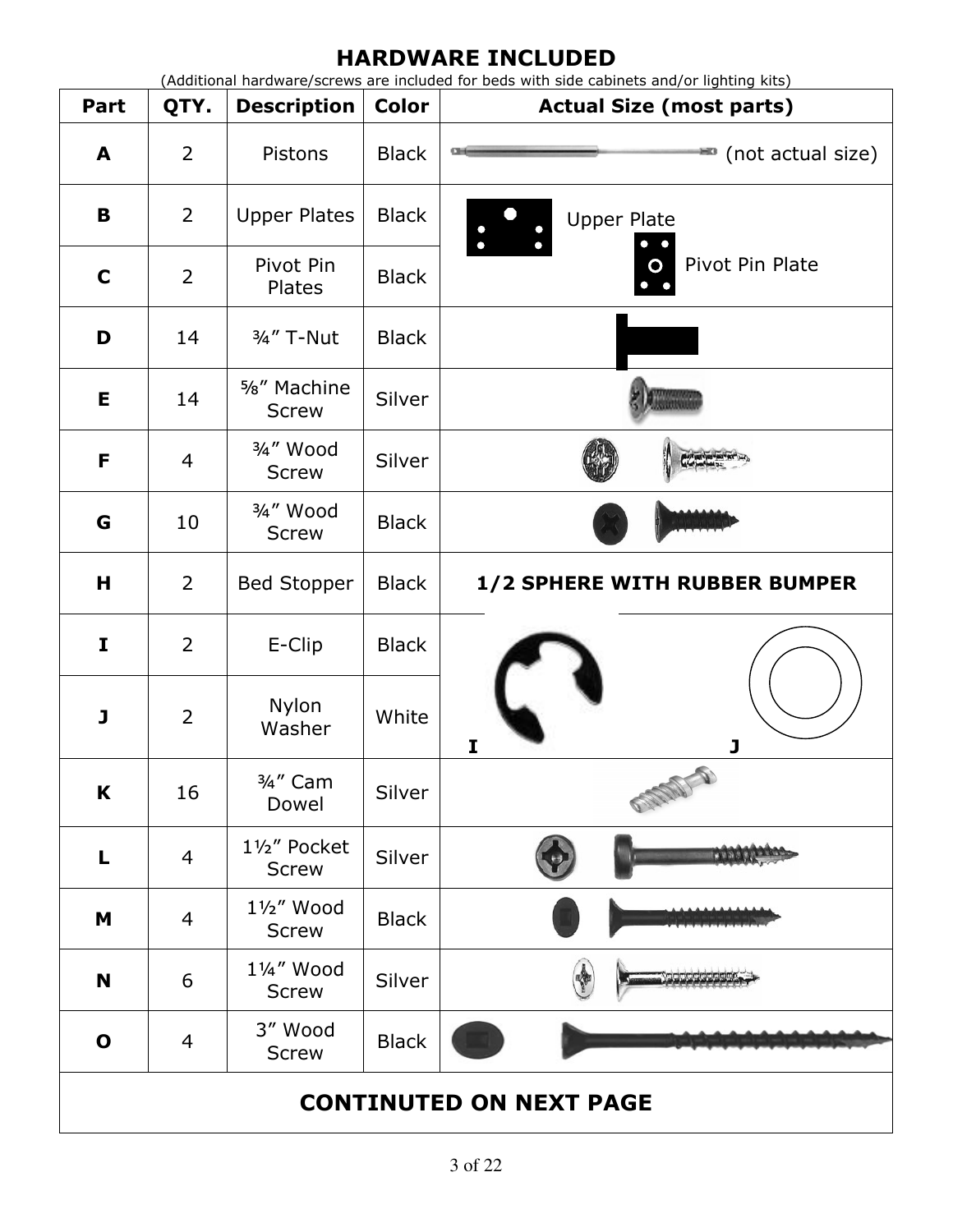| P | $\overline{4}$ | Plastic<br><b>Dowels</b>     | Clear        |                        |
|---|----------------|------------------------------|--------------|------------------------|
| Q | $\overline{4}$ | <b>Plastic Base</b><br>Clip  | Clear        |                        |
| R | 4              | %" Flat<br><b>Head Screw</b> | Silver       |                        |
| S | 2              | Swing Leg                    | <b>Black</b> | See Page 5 (Figure 1a) |

#### HELPFUL HINTS:

- 1. Unless you requested to have your wall bed without a notch for the base molding at the bottom of your wall, a 5 inch tall by 1 inch notch is included on your wall bed Cabinet Verticals. This is necessary for the wall bed to sit flush against the wall for a secure installation. If you ordered your wall bed without a notch because you want to make a different size notch, you should do this first, BEFORE any other step.
- 2. Do not install any part where the unfinished sides or edges would be exposed after installation. The unfinished side of a header should point to the ceiling; the unfinished side of a headboard should be against the wall, etc.
- 3. If you ordered your wall bed **UNFINISHED**, there are some very important details to consider. They are as follows:
	- a. All pieces should be individually finished before you assemble the bed. You will not be able to completely finish all necessary surfaces after assembly.
	- b. If you are applying paint to finish your wall bed, please make sure to prime all parts with a good quality primer before painting.
	- c. DO NOT APPLY FINISHES TO THE PISTONS, PIVOT PLATES, OR LEG MECHANISM!
	- d. Always check to make sure all parts are completely dry before you assemble the wall bed.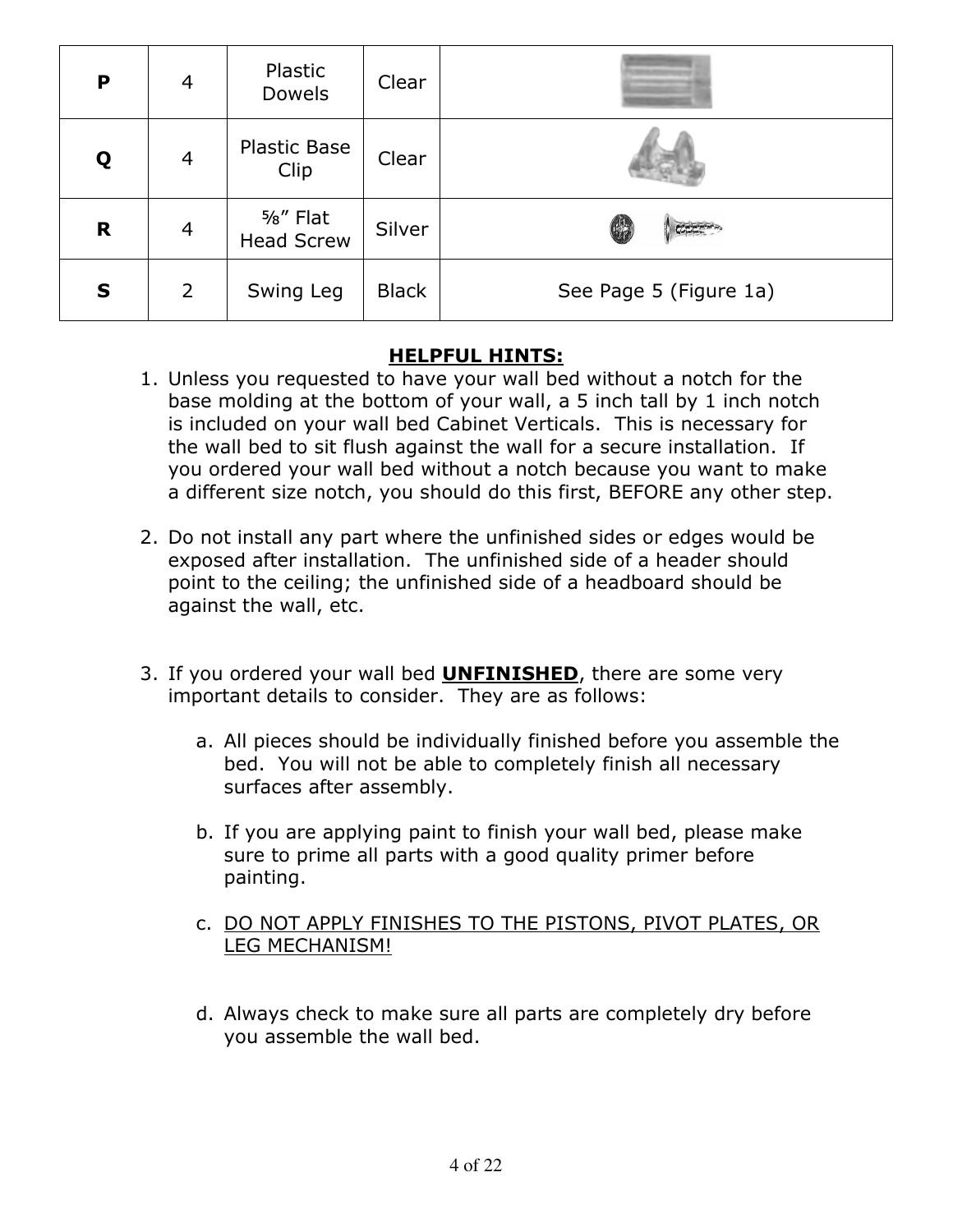#### LEG ASSEMBLY

#### Leg Assembly STEP1:

Making sure that the Swing Leg is facing the proper direction (see Figure 1a), insert the  $V_2$ " rod into the 34" hole at the end of the Assembled Face. Insert four 34" T-Nuts (D) in the four through holes from the outside of the Assembled Face. Insert a 5/8" Machine Screw (E) through the plate of the Swing Leg and thread into each of the 34" T-Nuts (D). REPEAT THIS STEP FOR THE OTHER SWING LEG ON THE OPPOSITE SIDE.

#### Leg Assembly STEP 2:

Make sure the Swing Leg System is properly installed by rotating it down ward. It should be able to rotate all of the way around and under the Assemble Face once the bed has been fully installed (it will not go all of the way around while the Assembled Face is lying on the floor). Reference the diagram (Figure 1c) to make sure you have installed the Swing Leg System properly and that both Swing Legs are facing the right direction.



The Cabinet Verticals are precisely machined for the parts you are about to install. Based on the machined holes in the Cabinet Verticals, you will very easily determine the location of the plates. The diagram also indicates the direction and position of these parts, as well as the proper fastener to use for each.

 $\overline{\phantom{a}}$  , and the contribution of the contribution of the contribution of the contribution of the contribution of  $\overline{\phantom{a}}$ 

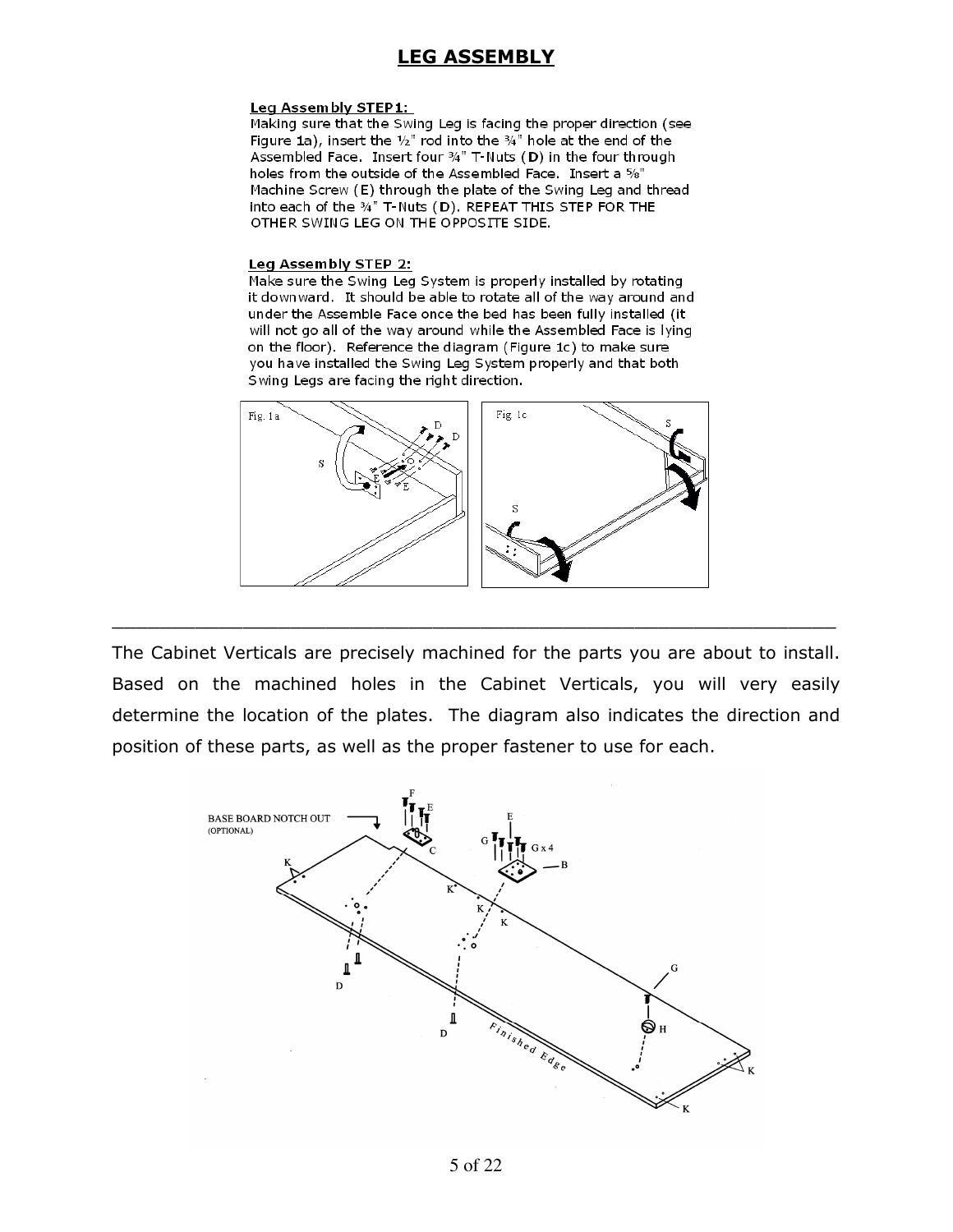#### STEPS FOR INSTALLING PARTS ON YOUR CABINET VERTICALS

**STEP 1:** With one Cabinet Vertical lying on its side and several holes facing up, position one Upper Plate (B) with the nut on the back of the plate inserted into the upper most  $\frac{3}{4}$ " hole. Insert a  $\frac{3}{4}$ " T-Nut (D) in the through hole from the back side of the Cabinet Vertical. Insert a  $\frac{56}{1}$  Machine Screw (E) through the Upper Plate (B) and thread it into the  $\frac{3}{4}$ " T-Nut (D). Finish by inserting four Black  $\frac{3}{4}$ " Wood Screws (G) in the remaining holes. The pre-marked holes ease installation. REPEAT THIS STEP FOR THE OTHER CABINET VERTICAL.

**STEP 2:** Position one Pivot Pin Plate  $(C)$  with the  $\frac{1}{2}$  end of the rod inserted into the lower most  $\frac{3}{4}$ " hole. Insert two  $\frac{3}{4}$ " T-Nuts (D) in the two through holes from the back side of the Cabinet Vertical. Insert a  $\frac{56}{3}$  Machine Screw (E) through the Pivot Pin Plate  $(C)$  and thread into each of the  $\frac{3}{4}$ " T-Nuts  $(D)$ . Finish by inserting two Silver ¾" Wood Screws (F) in the remaining holes. The pre-marked holes ease this installation. REPEAT THIS STEP FOR THE OTHER CABINET VERTICAL.

**STEP 3:** Position one Bed Stopper (H) with the pin on the back inserted into the  $\frac{1}{4}$ " hole near the top. Position the Bed Stopper (H) as to line up the hole with the pre-marked hole on the Cabinet Vertical. Secure this with a ⅝" Pan Head Screw (G). REPEAT THIS STEP FOR THE OTHER CABINET VERTICAL.

**STEP 4:** In the remaining holes **NOT** covered with a round sticker, screw a 34" Cam Dowel  $(K)$  in each; **3** at the top of the Cabinet Vertical, **3** mid-ways down one side, and 2 at the bottom edge. Be sure to screw them in all of the way, but be careful not to over tighten them. Then, remove the stickers from the remaining holes. REPEAT THIS STEP FOR THE OTHER CABINET VERTICAL.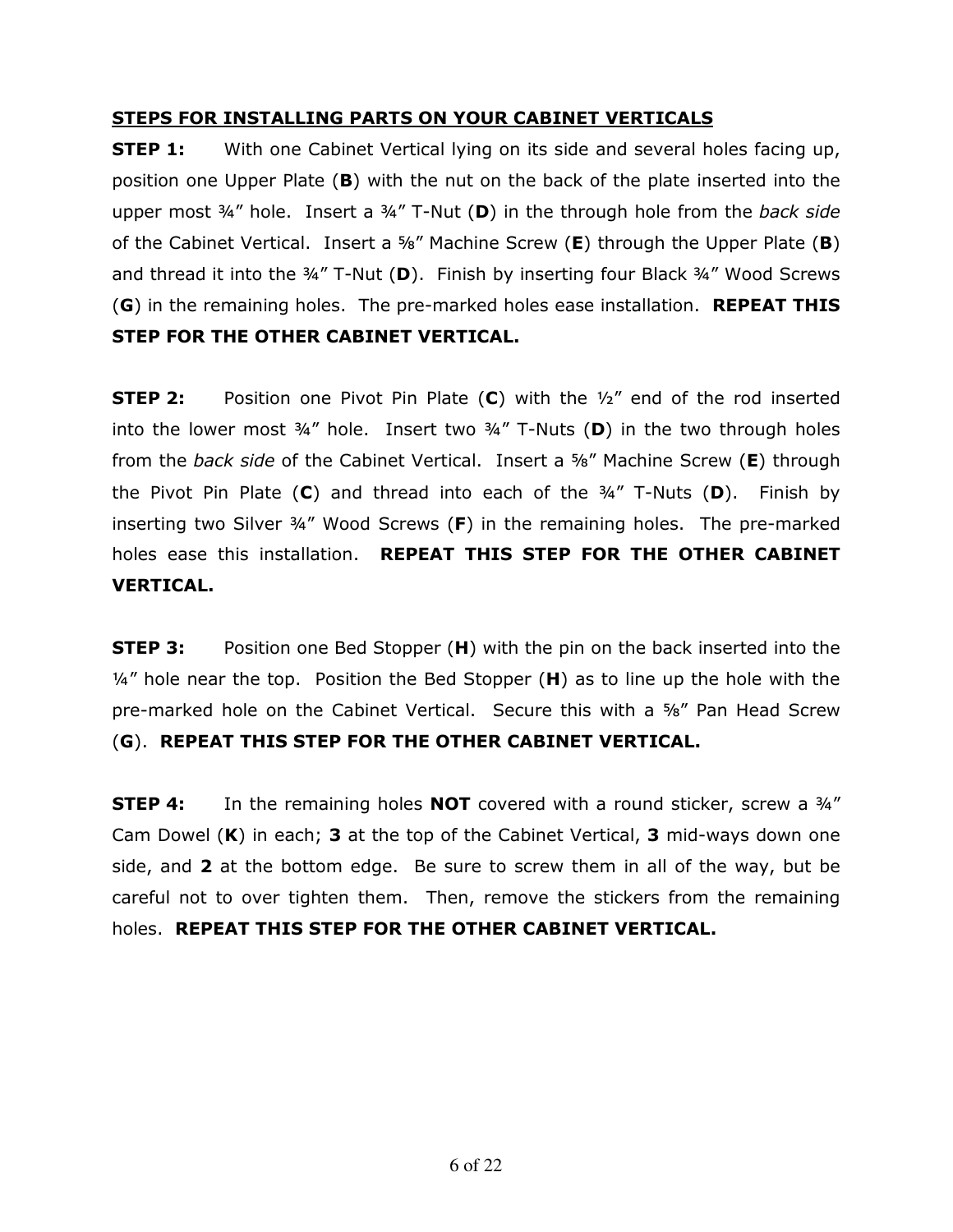**STEP 5:** Insert a 1¼" Wood Screw (N) into each Plastic Dowel (P) and screw into the four predrilled holes on the finished side of the Stringer. Insert a ⅝" Flat Head Screw  $(R)$  into the each Plastic Base Clip  $(Q)$  and screw into the four predrilled holes on the unfinished side of the base molding. This will be installed in a later step.



**STEP 6:** Position all of the parts approximately 24 inches from the wall where you plan to install the bed. Lay them out as shown below.

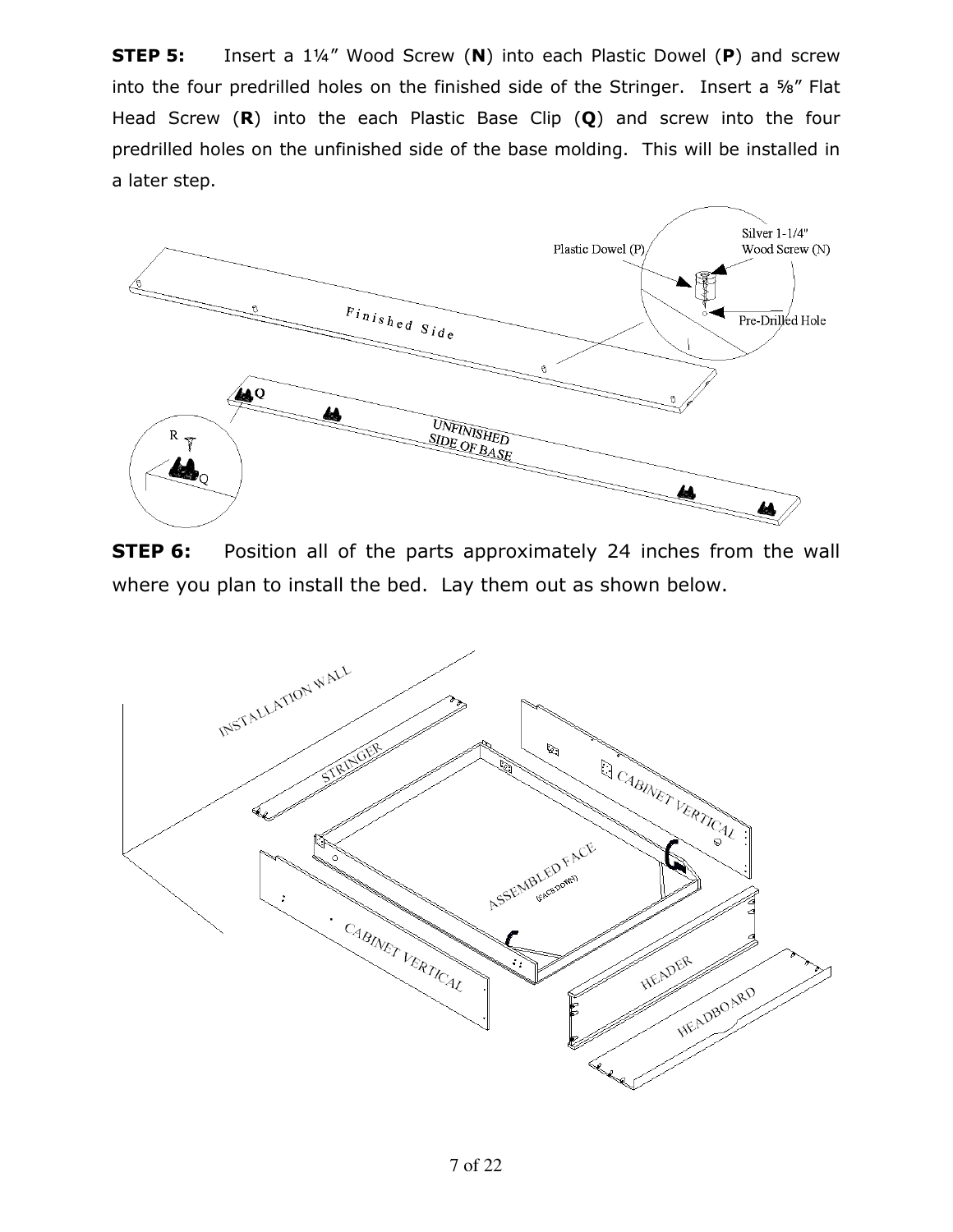**STEP 6:** Place a Nylon Washer (J) on the Pivot Bar on each Pivot Pin Plate (C) and stand the Cabinet Verticals on their finished (front) edge.



**STEP 7:** Slide the Pivot Bars all of the way into the Pivot Holes in the Assembled Face. The Nylon Washer (J) will establish the spacing needed between these pieces.

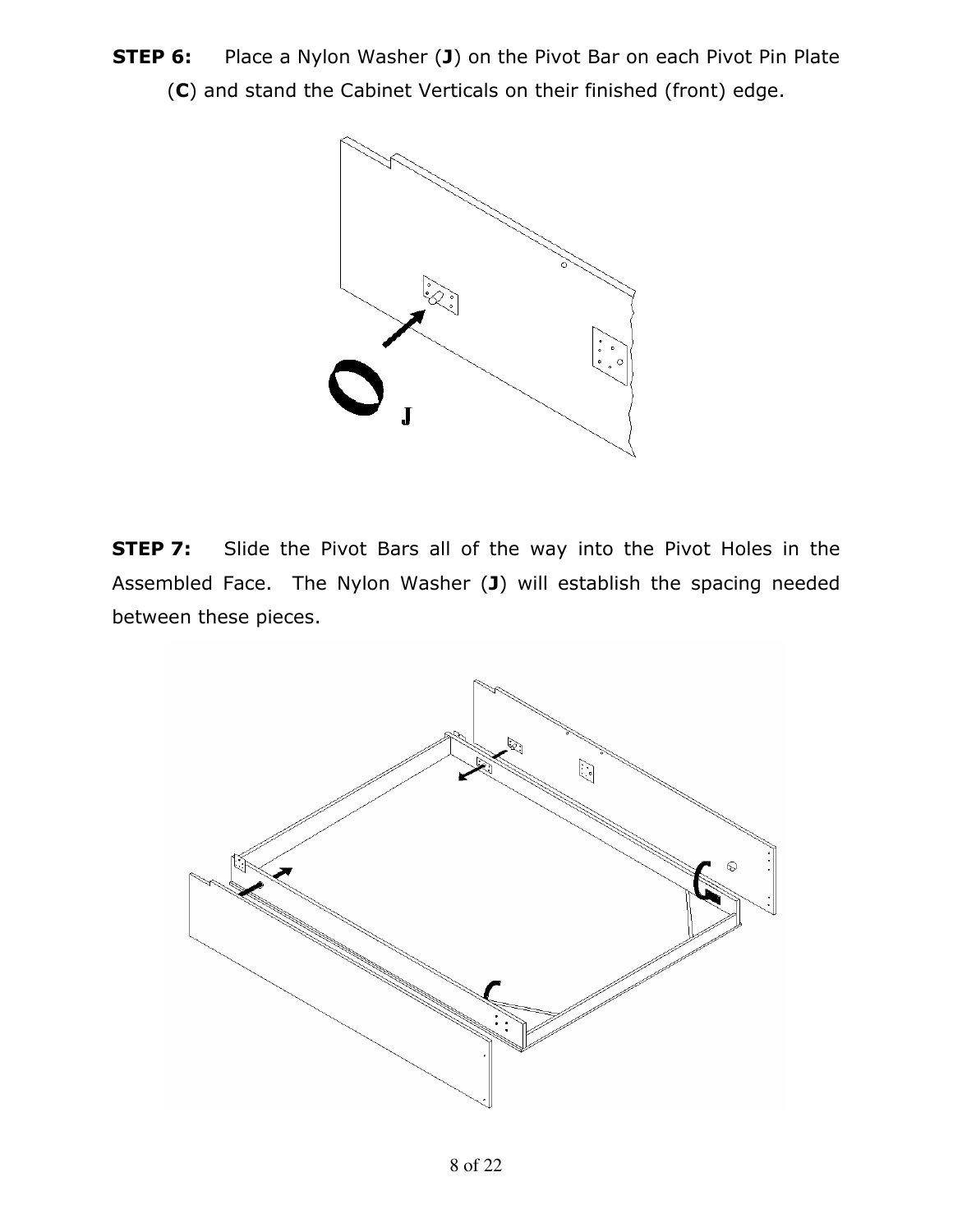**STEP 8:** Snap one E-Clip (I) into the groove on each of the Pivot Bars locking the Cabinet Verticals to the Assembled Face.



**STEP 9:** Next, snap the smaller end of one Piston (A) onto the ball receiver on the Assembled Face. The arrow should be pointing to the top of the wall bed and away from the wall. REPEAT THIS STEP ON THE OTHER SIDE OF THE ASSEMBLED FACE.

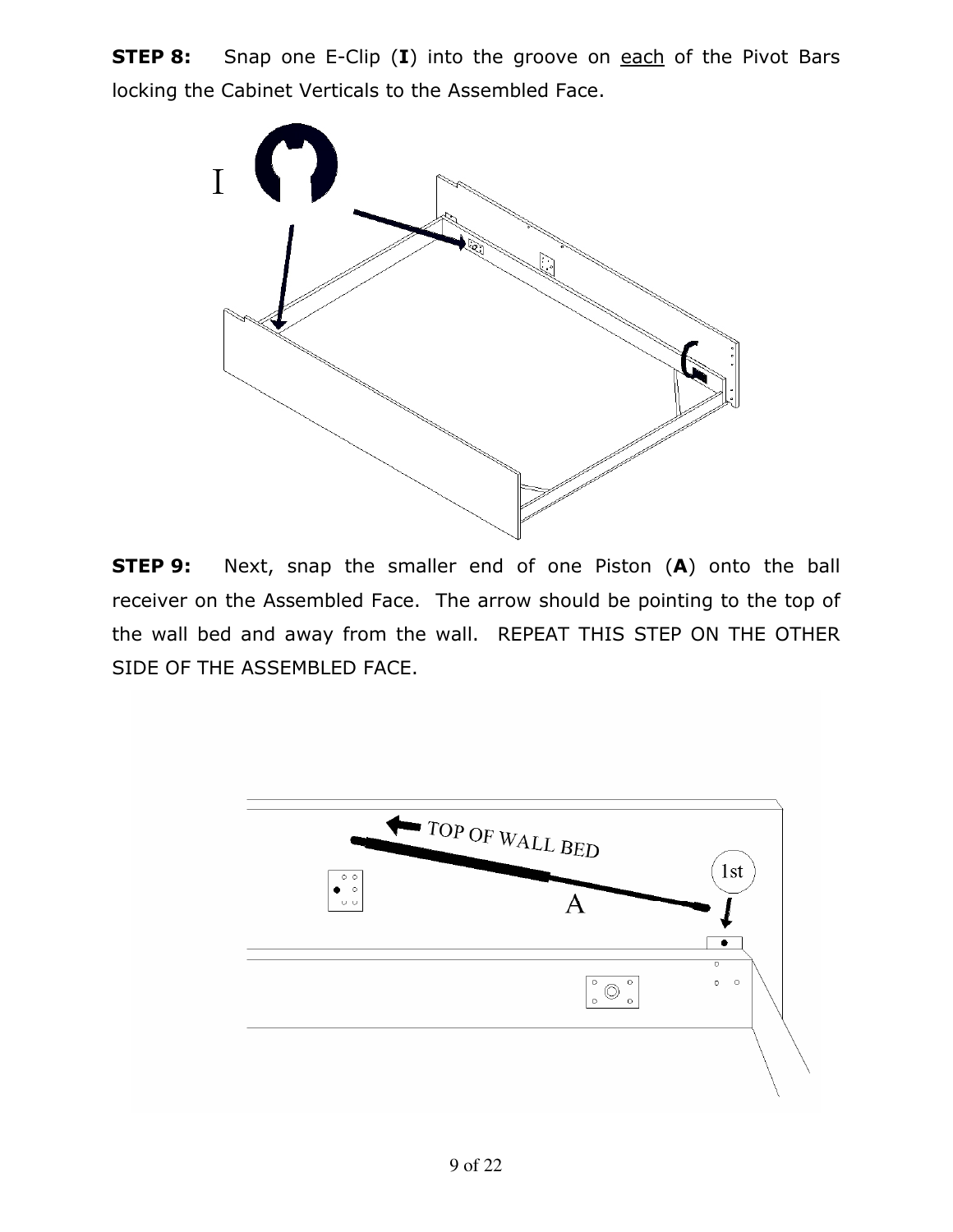**STEP 10:** In order to attach the pistons to the Cabinet Verticals, you must make sure that the Bed Stopper (H) is not resting on the Assembled Face. If it is, simply slide it off of the Assembled Face and let the Cabinet Vertical rest on the floor. Now, having already attached both pistons to the ball receiver on the Assembled Face in **STEP 9**, have one person gently lift the Assembled Face about 6" off the ground while the second person snaps the larger end of the Piston  $(A)$  onto the ball receiver of the Upper Plate  $(B)$  on the Cabinet Vertical. You may need to move the Assembled Face up and down slightly to perfectly align the ball receiver and the head of the Piston (A). REPEAT THIS STEP ON THE OTHER SIDE OF THE ASSEMBLED FACE.

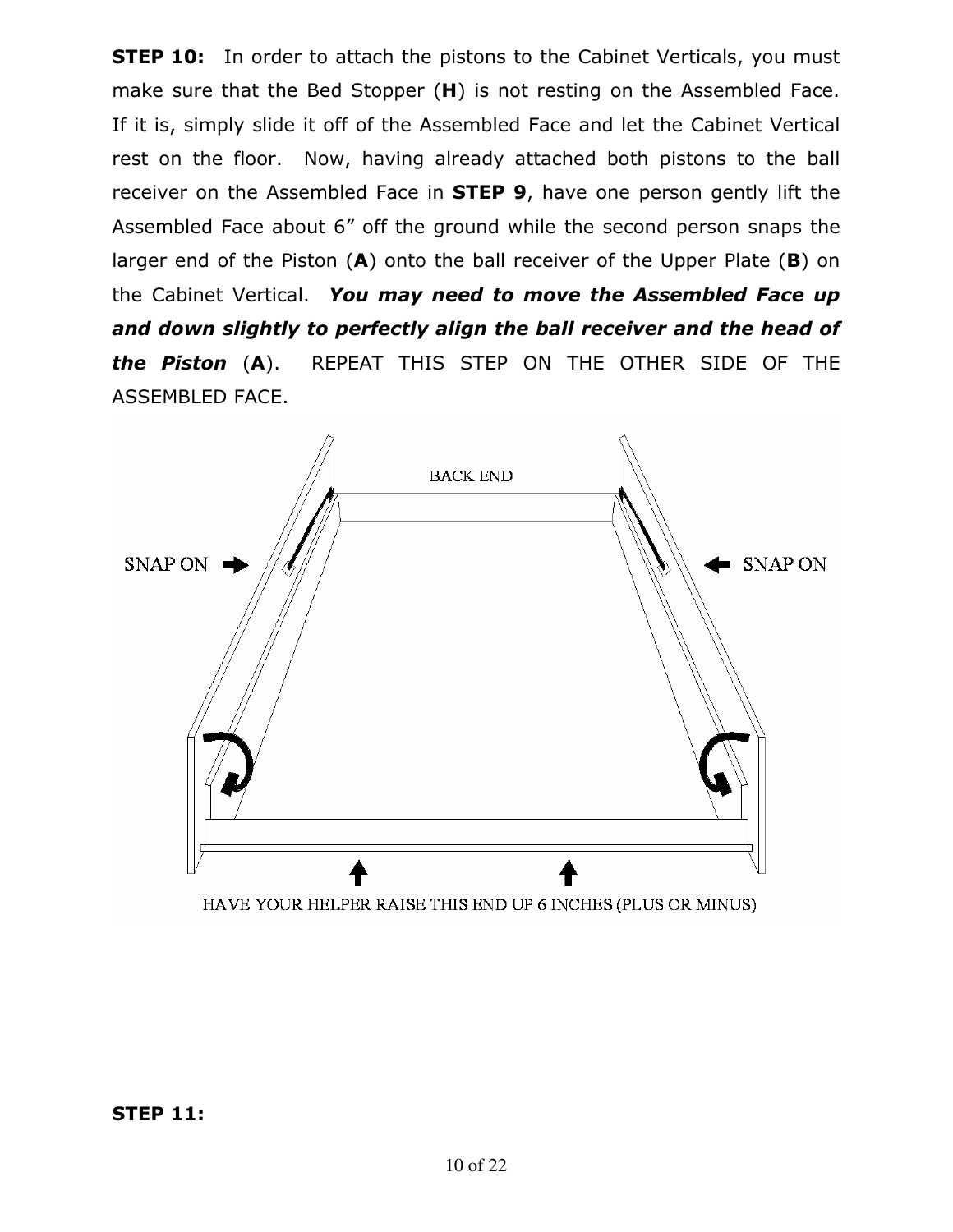The lights have been pre-installed in the Header for you; however, they have since been removed for shipping purposes. You will need to re-install them into the header and secure them with the pre-installed retainer ring. You will connect the wiring in a later step; you are only installing the lights in the Header in this step.

#### INSTALLING THE LIGHTS IN THE HEADER:

Making sure that the light with the single cord is installed first, at the left side of the header, furthest from the pre-installed transformer; push the light through the header from the finished side up until the trim ring is flush with the finished side of the header (Figure A). Then, using a screwdriver, tighten the screw on the retainer ring, securing the light. Repeat this for the remaining light.





**STEP 12:** With the unfinished side of the Header facing into the room and the finished side facing into the bed cabinet, attach the Header. Because of the position of the Cam Dowels, this piece can only be installed in one direction. Allow the Cam Dowels (L) to slip into the Cam Housings on one side. Secure this side of the Header by tightening the Phillips head within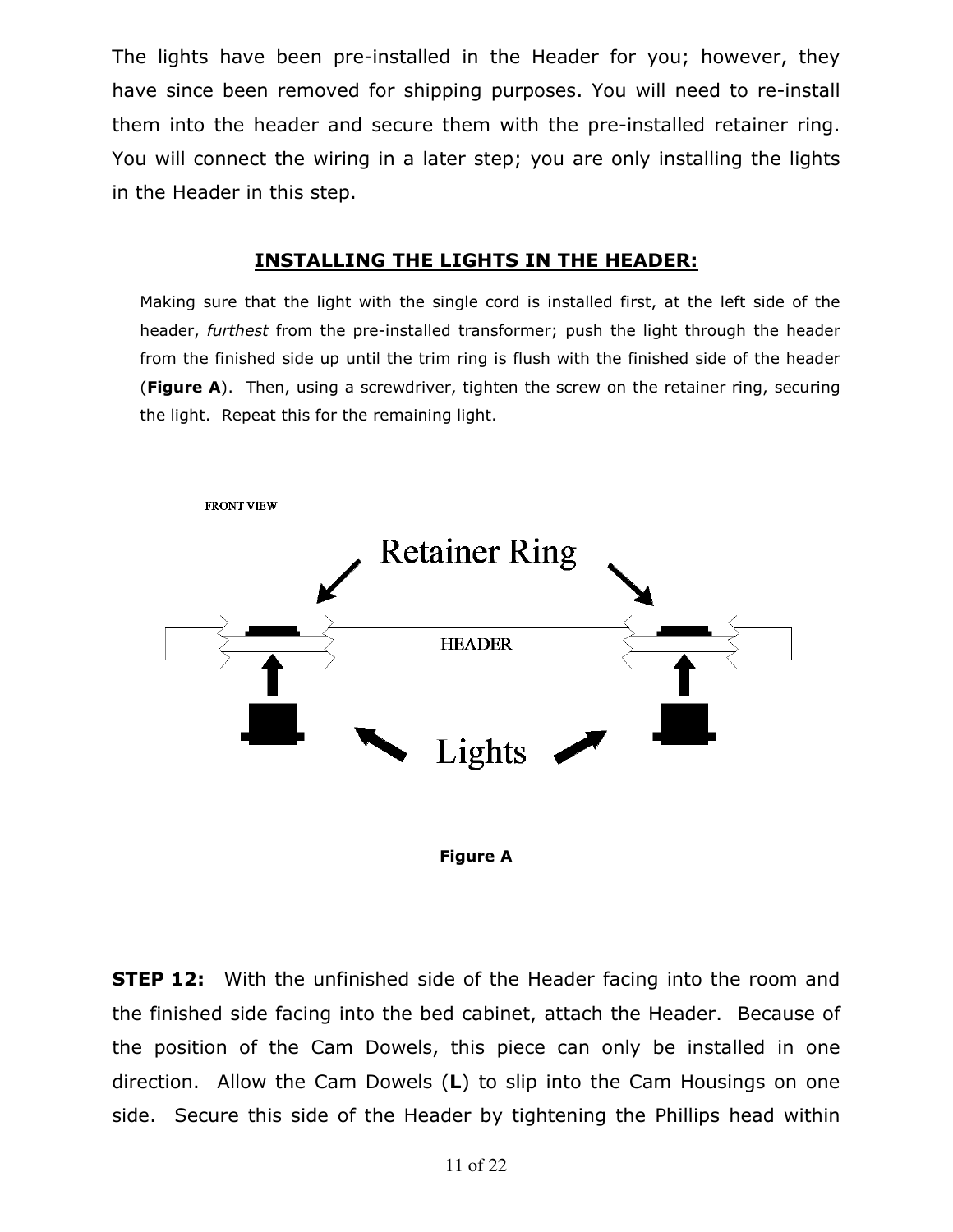each Cam Housing using a screwdriver, not a drill. This is done by twisting the Phillips head approximately 180° until it is tight. You must finish the next step before attaching the remaining side.



**STEP 13:** Place the attached side of the Cabinet Vertical on the Assembled Face using the Bed Stopper (H).



**STEP 14:** While lifting the unattached Cabinet Vertical and the Header slightly above the Assembled Face, allow the Cam Dowels  $(K)$  to slip into the Cam Housings. Secure this side of the Header by tightening the Phillips head within each Cam Housing using a screwdriver, not a drill. This is done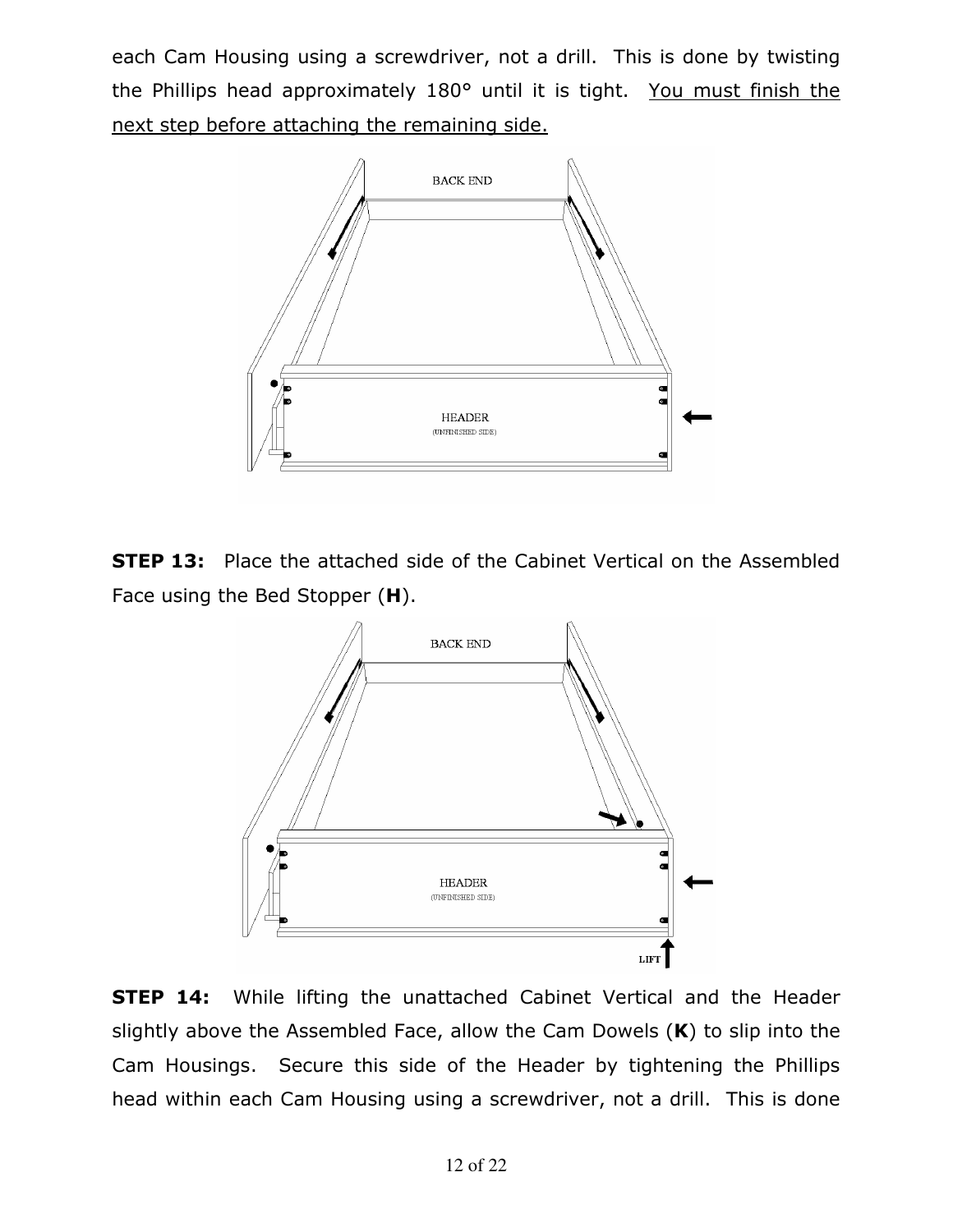by twisting the Phillips head approximately 180° until it is tight. Allow this Cabinet Vertical to rest on the Assembled Face using the Bed Stopper (H).



#### STEP 15:

Drive two Black 1½" Screws (M) into each side of the Header using the through holes. Make sure to do this on both sides of the Header.



**STEP 16:** With the *unfinished side* of the Headboard facing up and the shelf facing toward the top of the wall bed, attach the Headboard. Follow the same Cam fastening procedure as with the Header. You will also screw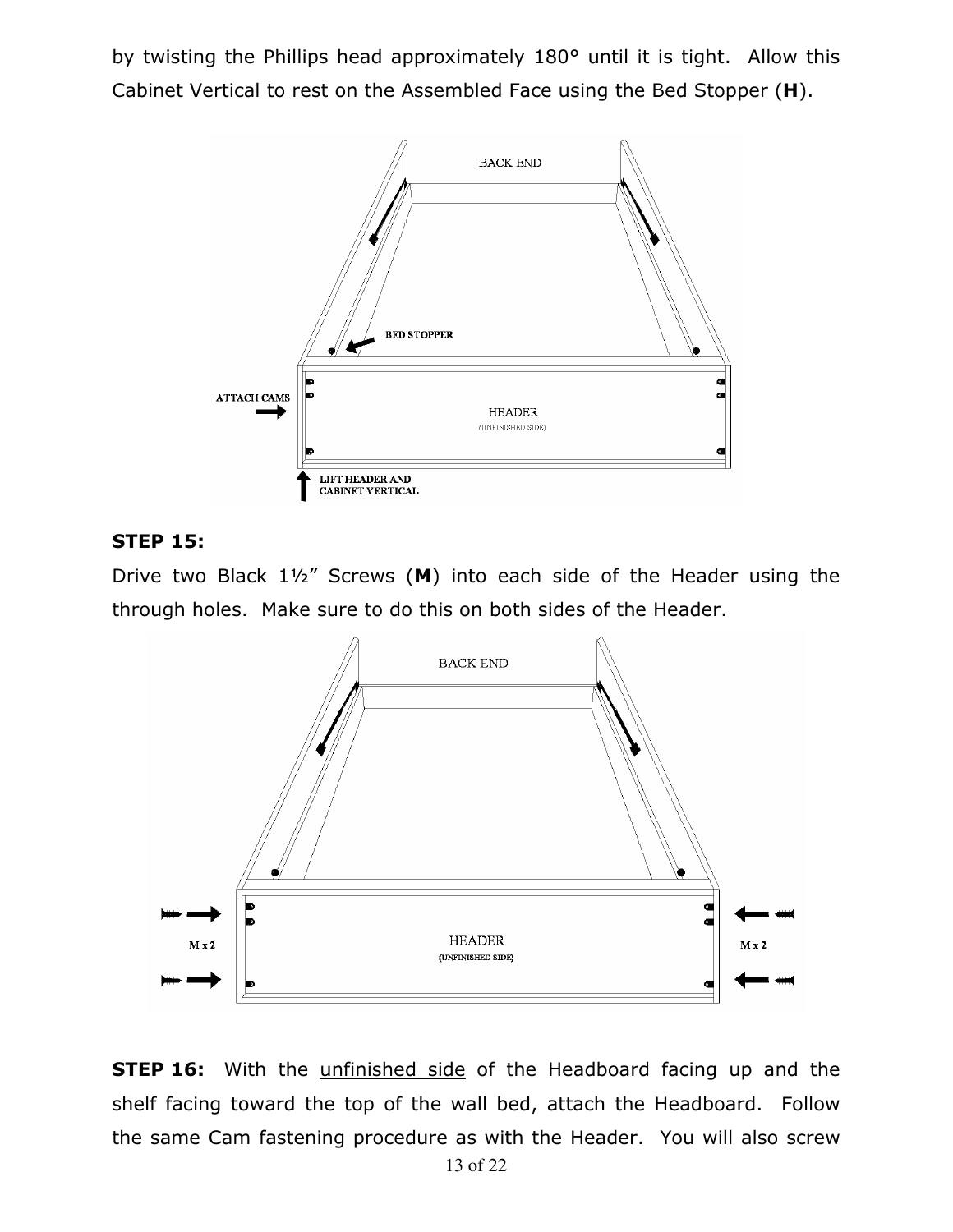in two Silver 1½" Pocket Screws (L) into the pocket holes on each side of the Headboard shelf. Be careful not to drive these too far.



**STEP 17:** With the *unfinished side* of the Stringer facing the wall (and you), the finished side facing into the bed cabinet, and the attached Plastic Dowels (P) towards the floor, attach the stringer using same Cam fastening procedure as with the Headboard. (Notice this view is rotated 180° from the view above.)



\_\_\_\_\_\_\_\_\_\_\_\_\_\_\_\_\_\_\_\_\_\_\_\_\_\_\_\_\_\_\_\_\_\_\_\_\_\_\_\_\_\_\_\_\_\_\_\_\_\_\_\_\_\_\_\_\_\_\_\_\_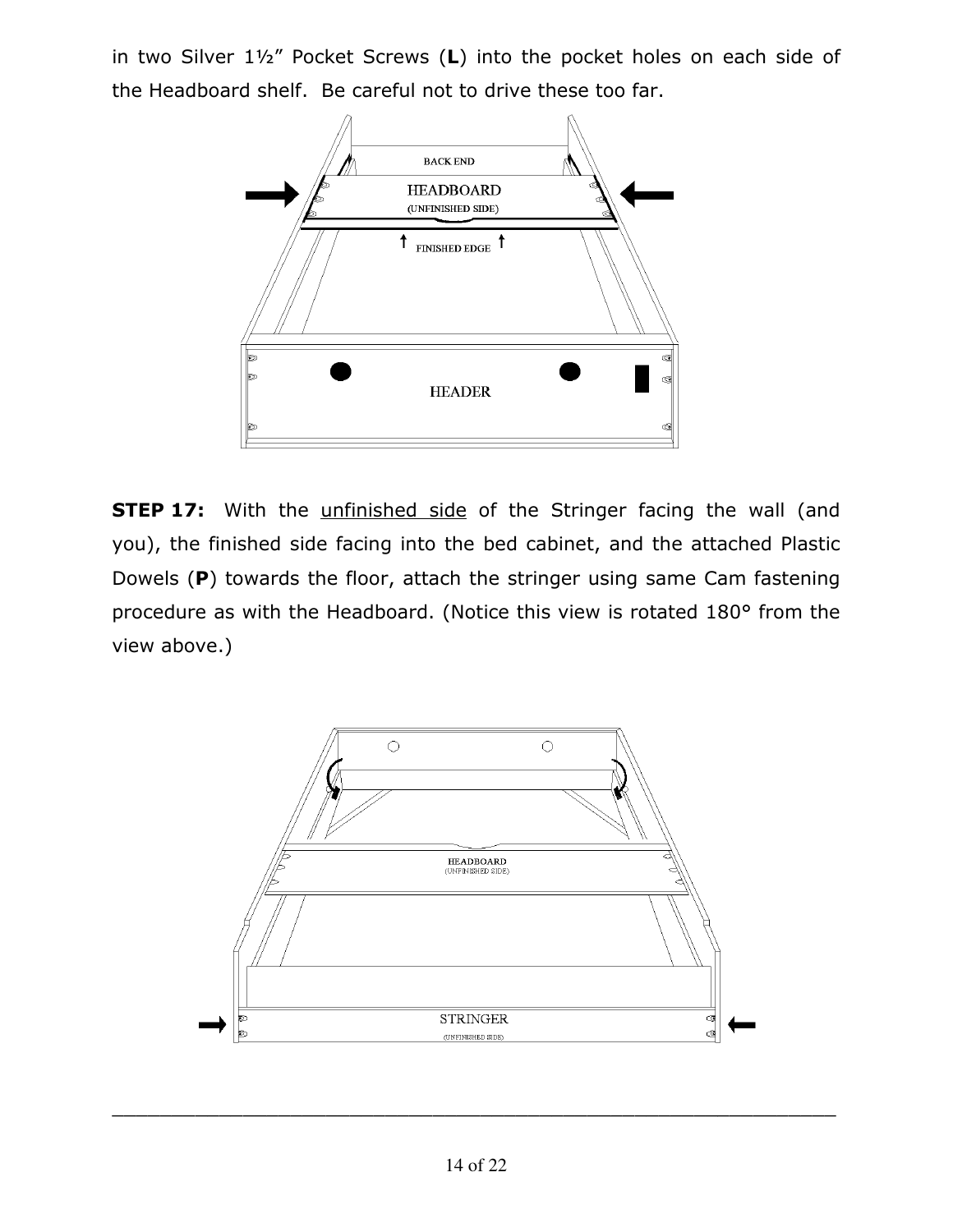The wires need to be routed through the full length notch on the RIGHT CABINET VERTICAL and out of the baseboard notch. Finally, the quick connections will be made to the Transformer and the Safety Cutoff Switch. Simply follow the steps below and refer to the diagrams.



Figure B

- a. First, route the 60 inch long dimmer wire (pre-installed at the Touch Pad) through the smaller notch on the Cabinet Vertical and into the larger notch on the Cabinet Vertical. Run this wire all the way up to the Header and plug the male end into the female end on the Transformer. (Figure B).
- **b.** Then, route the long extension cord in the notch on the Cabinet Vertical gently pushing it as far in as it will allow. Make sure the female end is toward the top of the bed and the male end (normal plug end) is at the Stringer and through the baseboard notch (Figure B).
- c. Next, plug the male end of the long extension cord into the female end of the preinstalled Safety Cutoff Switch installed on the Assembled Face – at the bottom of the bed closest to the Stringer (Figure B).
- **d.** Next, connect the female end of the long extension cord to the male end of the wire exiting the Transformer (Figure C).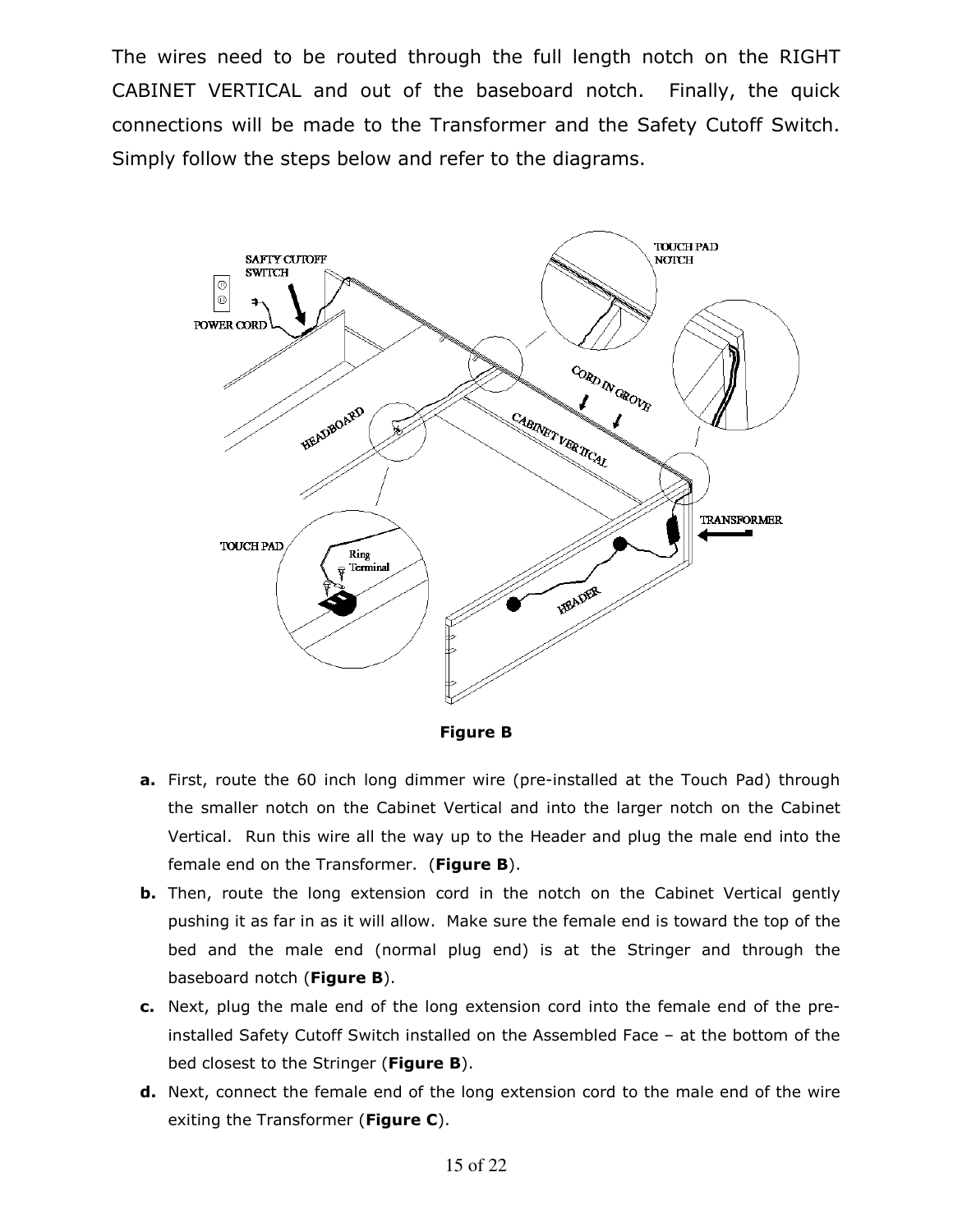- e. Next, plug the male end of the light into the female end of the wire exiting the Transformer. Make sure these are completely together before continuing.
- f. PLEASE NOTE: The Transformer is installed in such a way as to minimize extra wire from sticking above the Header once the bed is installed. Therefore, the wires coming out of and going into the Transformer may appear to be reversed. This is NOT the case; simply plug the wires into its proper match.



**FRONT OF BED** Figure C

g. Plug the wire from the Safety Cutoff Switch into an outlet. This is also a good time to test the lights to ensure they are working properly. Also, make sure that no wires are being pinched at any location. With the lights plugged in and completely connected, and while the bed is still lying flat on the floor, test the lights by touching the ring terminal on the dimmer wire (Figure  $B$ ). It will dim from low to medium to high and then off again. Once the bed is installed, the Safety Cutoff Switch will operate as specified, cutting power to the lights once the bed is half way closed. This will ensure the lights will not come on with the bed in the closed position.

**STEP 18:** With the bed fully assembled, CAREFULLY lift the bed upright and push / slide it flush against the wall. **IF YOU HAVE LIGHTING**, PLEASE BE SURE TO CONSIDER THE LOCATION OF YOUR OUTLET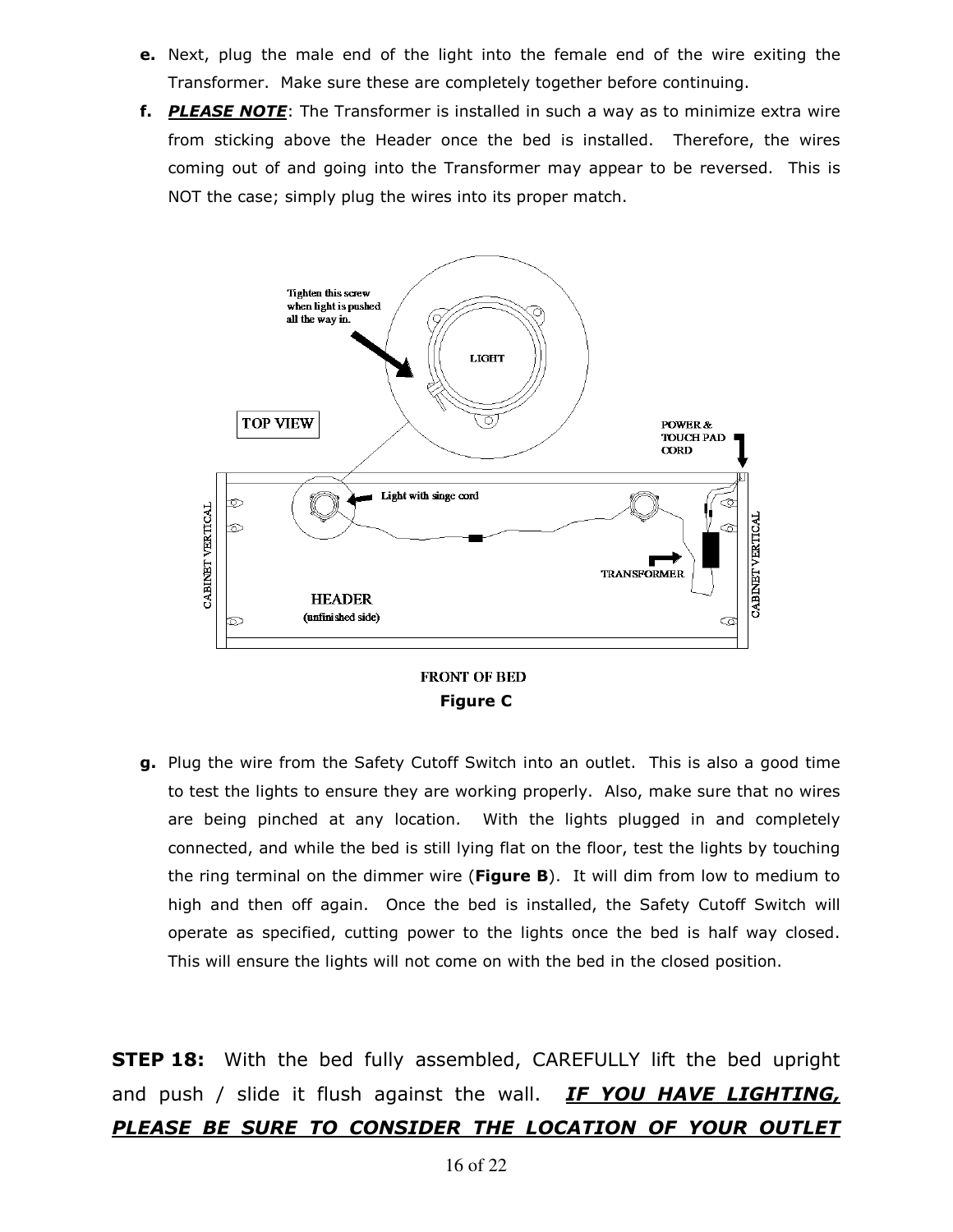## AND HOW YOU WILL RUN THE WIRE TO THE OUTLET BEFORE YOU PUSH THE BED AGAINST THE WALL.



By gently tapping the Cabinet Verticals (as needed) to the right or left, adjust the bed so that the gap between the Assembled Face and the Cabinet Verticals is equal all the way around.



#### YOU ARE NOW READY TO MOUNT THE BED TO THE WALL!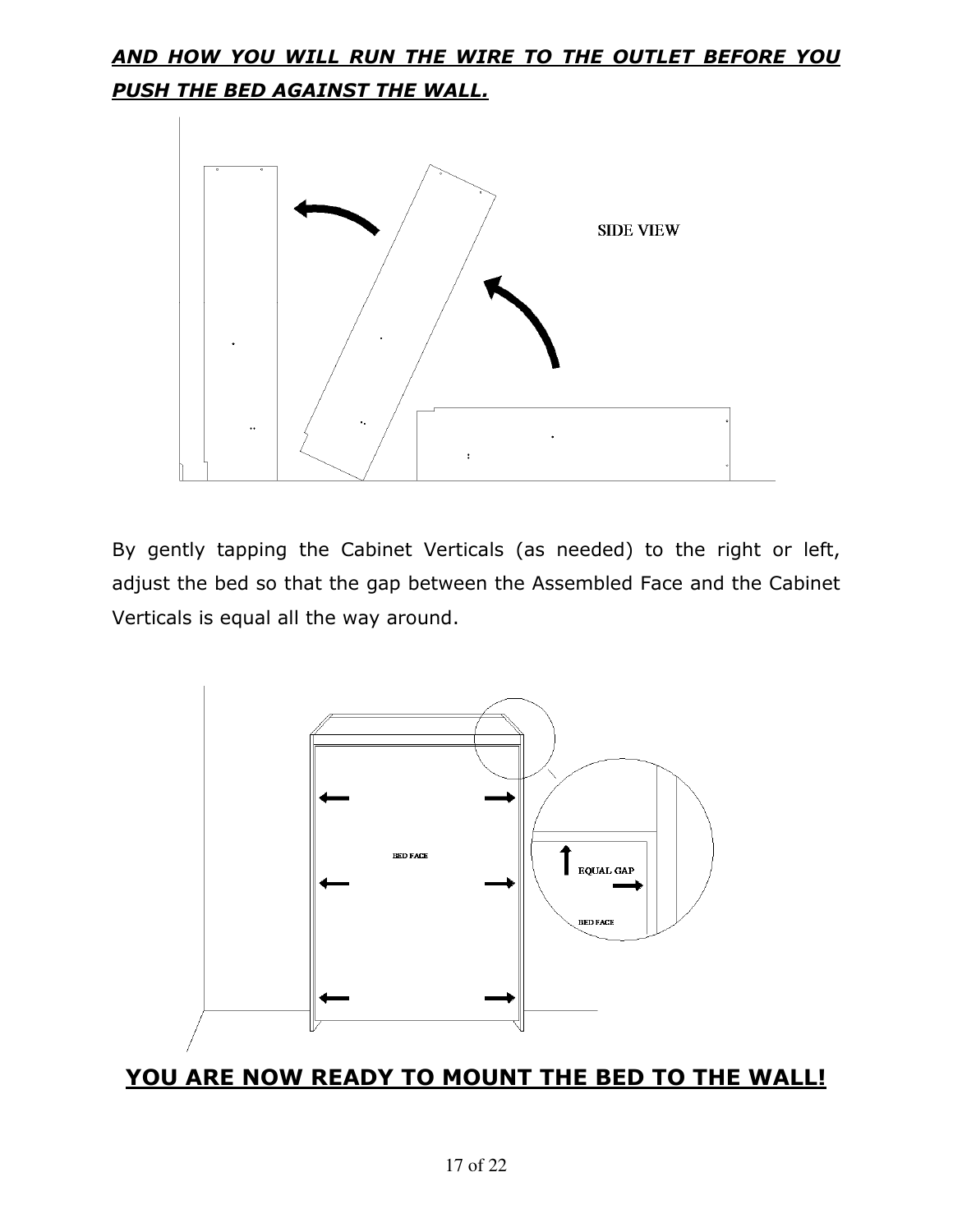**STEP 19:** Using an electronic stud finder and following the manufacturers instructions for use, locate the studs in the wall as shown. Mark an "X" to indicate the **CENTER** of the stud. Locate as many studs as you can within this space (minimum of 3). This will vary for concrete, brick, or lathe and plaster walls.



In the locations where you have located and marked the center of the studs, drill a ⅛" pilot hole through the back of the Header. Do not go all the way into the stud with this hole, just into the wood strip.

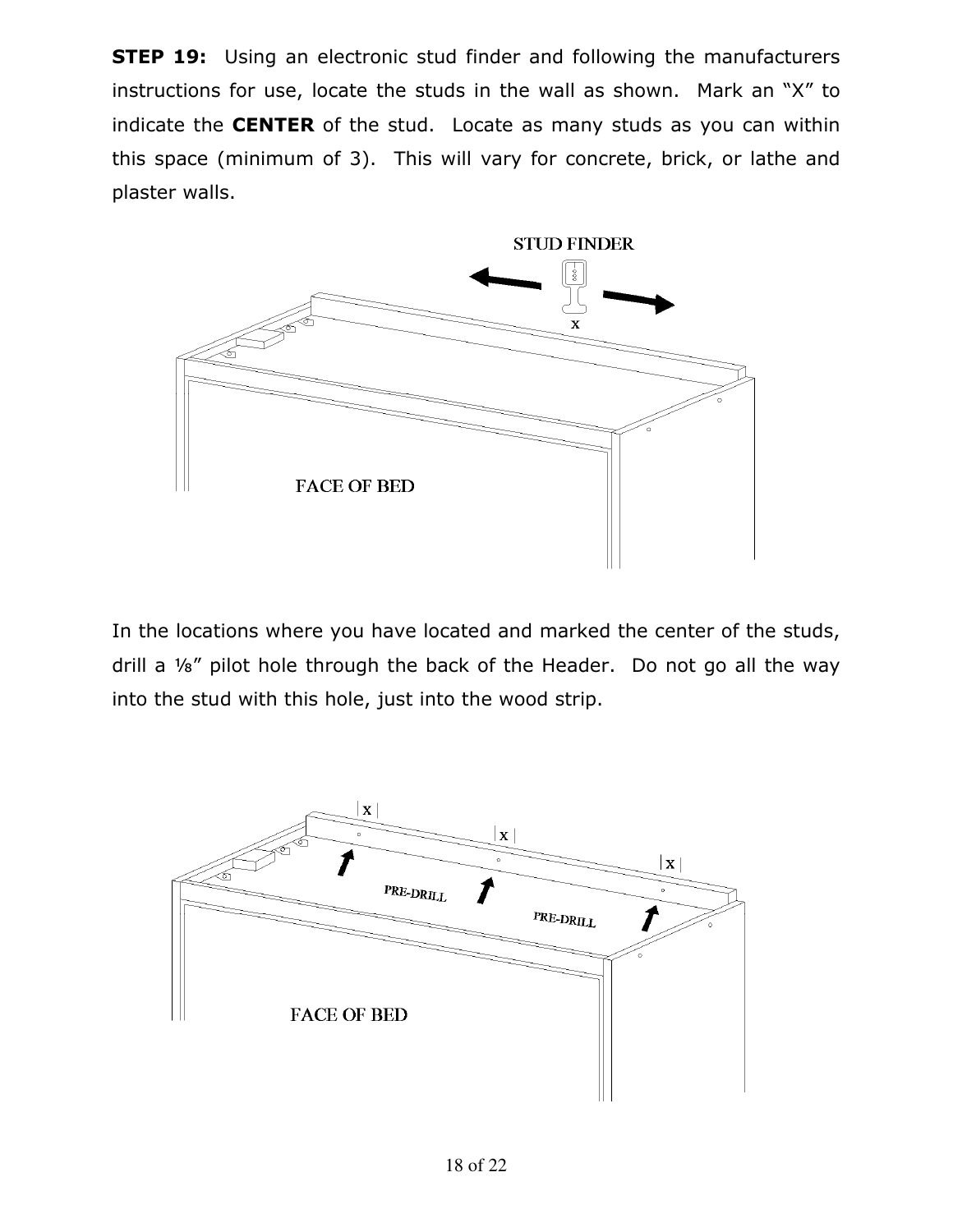Finally, making sure that the gap around the bed is equal, drive a Black 3" Wood Screw (O) into each predrilled hole and into the wall studs. You may consider different fasteners for different wall types. MAKE SURE THAT THE SCREWS ARE IN THE STUD AND THAT THE HEADER IS TIGHT TO THE WALL. You will know you have hit the studs if it's more difficult to turn the screw. If not, you are into the drywall only. You will need to try to locate the studs again. To test this, pull on the Header a few times to make sure it does not come away from the wall.

**WARNING** IT IS EXTREMELY IMPORTANT THAT THE BED BE PROPERLY AND SECURELY AFFIXED TO THE WALL. FAILURE TO DO SO CAN CAUSE SERIOUS INJURY OR DEATH!



**STEP 20:** Once the bed is securely fastened to the wall, you are ready to install the crown molding. Simply slide the pre-fabricated crown molding all of the way onto the Header using the attached cleats for support. Finish the crown molding installation by installing two Silver 1¼" Screws (N) into the predrilled holes on the top of the cleats.

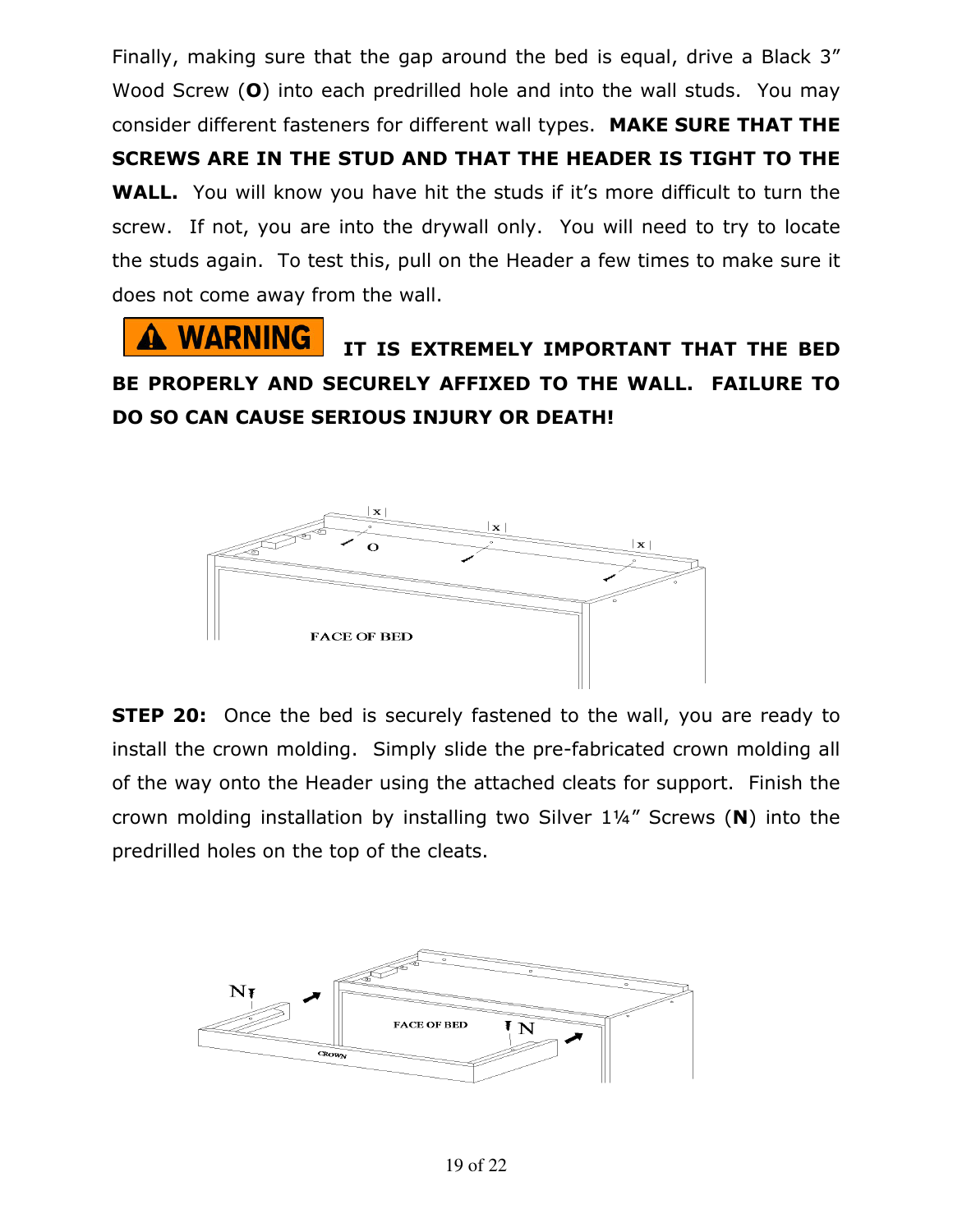**STEP 21:** To attach the base molding, simply line up the Plastic Base Clips (R) on the base molding with the Plastic Dowels (P) on the Stringer and push them firmly on. You will hear and feel them snap in place.



**STEP 22:** To install your mattress, you mush first open the bed. Using the upper most handles (depending on style), pull the bed down into the open position. The weight of the mattress will hold the bed down. However, one person will need to hold the bed down during this step.

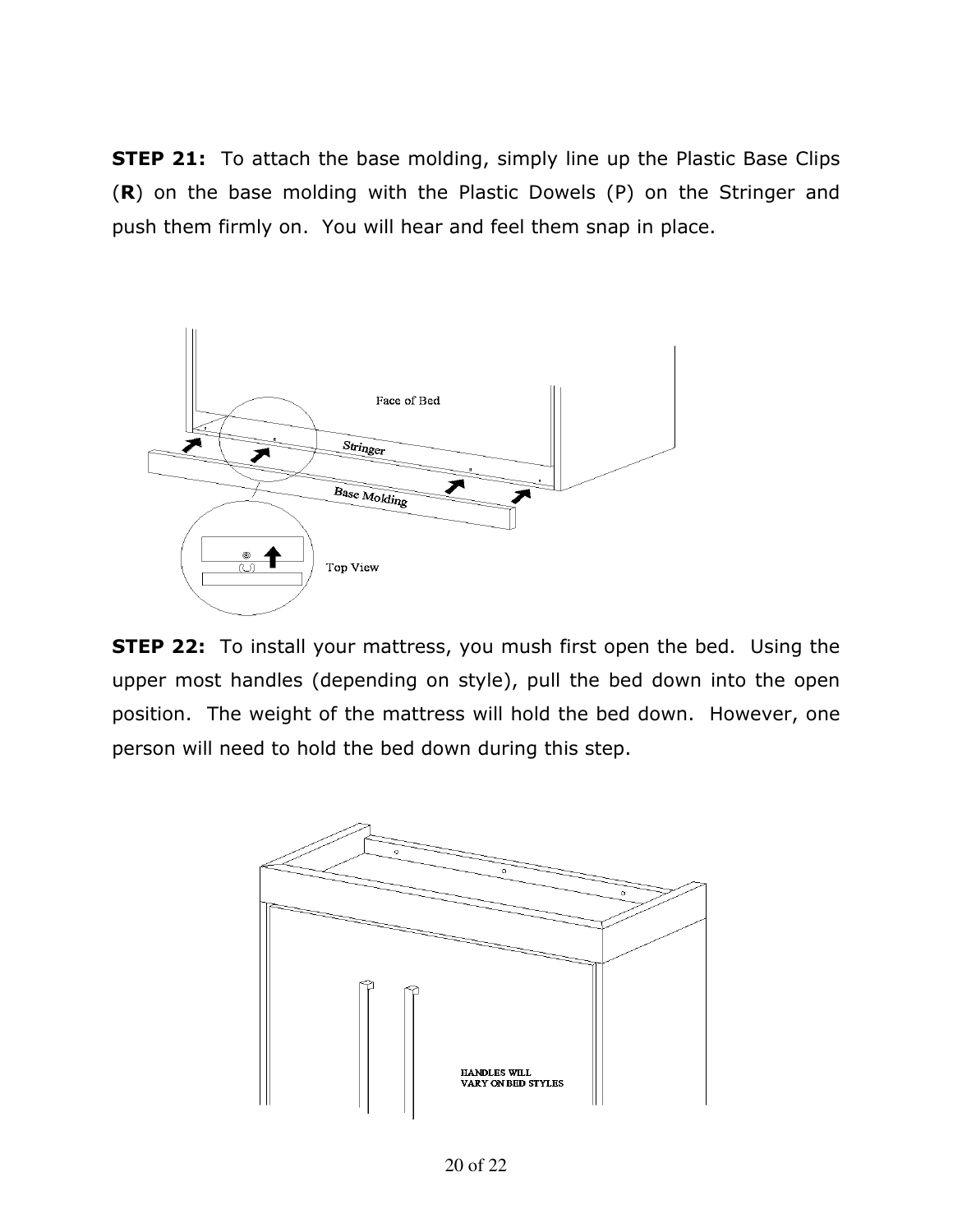**STEP 23:** To keep the mattress in place when the bed is closed, simply pull the elastic straps at the bottom of the Assembled Face over the end of the mattress. These straps fit nicely under the fitted sheets and out of plain view.